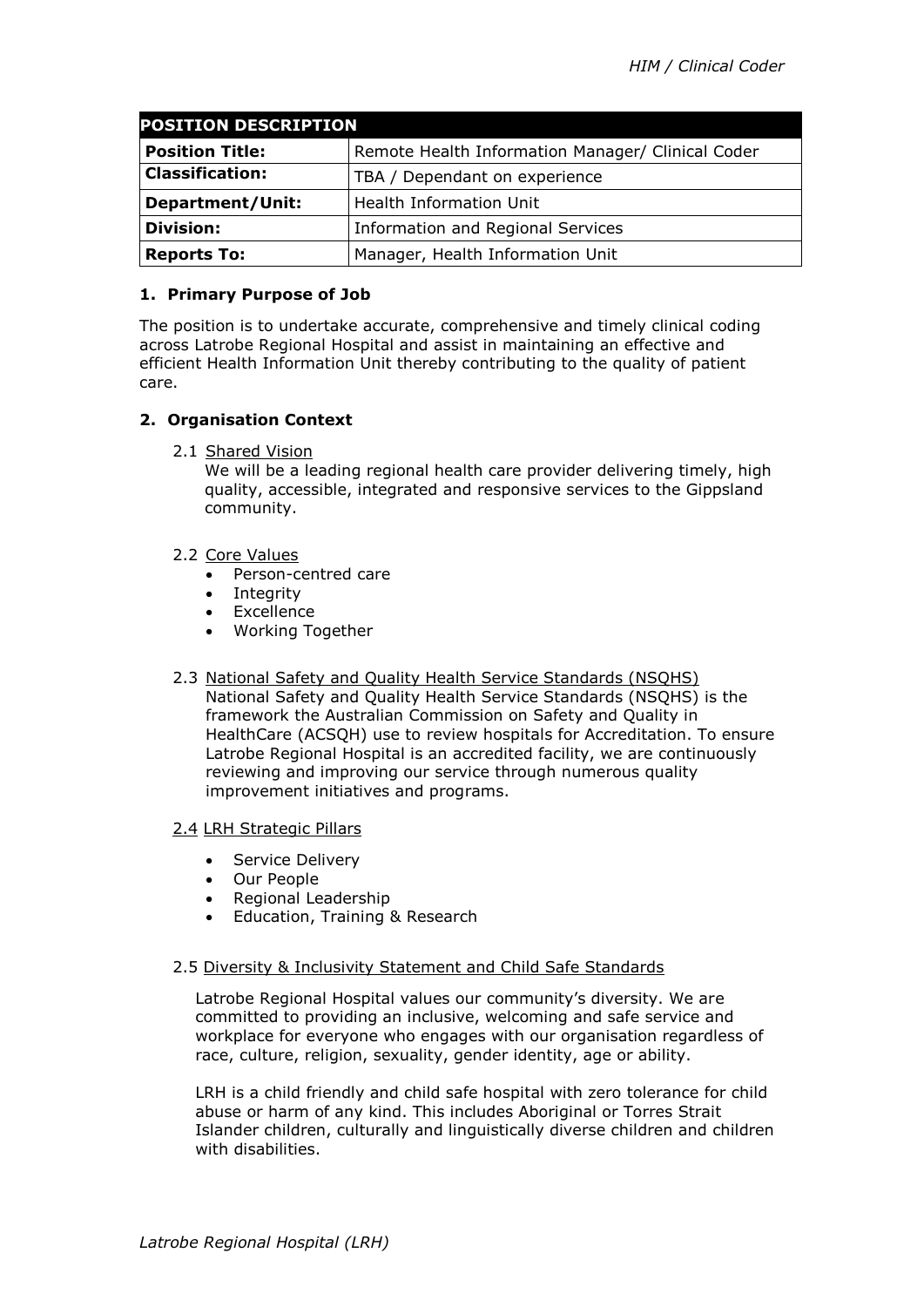LRH has policies and protocols in place in line with the Victorian Child Safe Standards to ensure the safety and wellbeing of both paediatric patients and paediatric visitors.

### 2.6 Structure

The HIM / Clinical Coder reports to the Manager, Health Information Unit.



### 2.7 Liaison

Liaise within the frameworks of established protocols with both internal and external agencies

- *External:* Local Medical Officers, Visiting Medical Officers and other various external bodies
- *Internal:* Executive Management, Medical Services, Information Communication Technology, Finance Department. Patient Services Unit, Ward Clerks and other various staff as needed.

#### **3. Resource Management**

- 3.1 Total Staff Management (FTE)
	- Not applicable
- 3.2 Annual Operating Expenditure
	- Not Applicable

#### 3.3 Personal Responsibilities

- Compliance with Occupational Health & Safety Regulations
- Compliance with Working from Home Agreement Protocol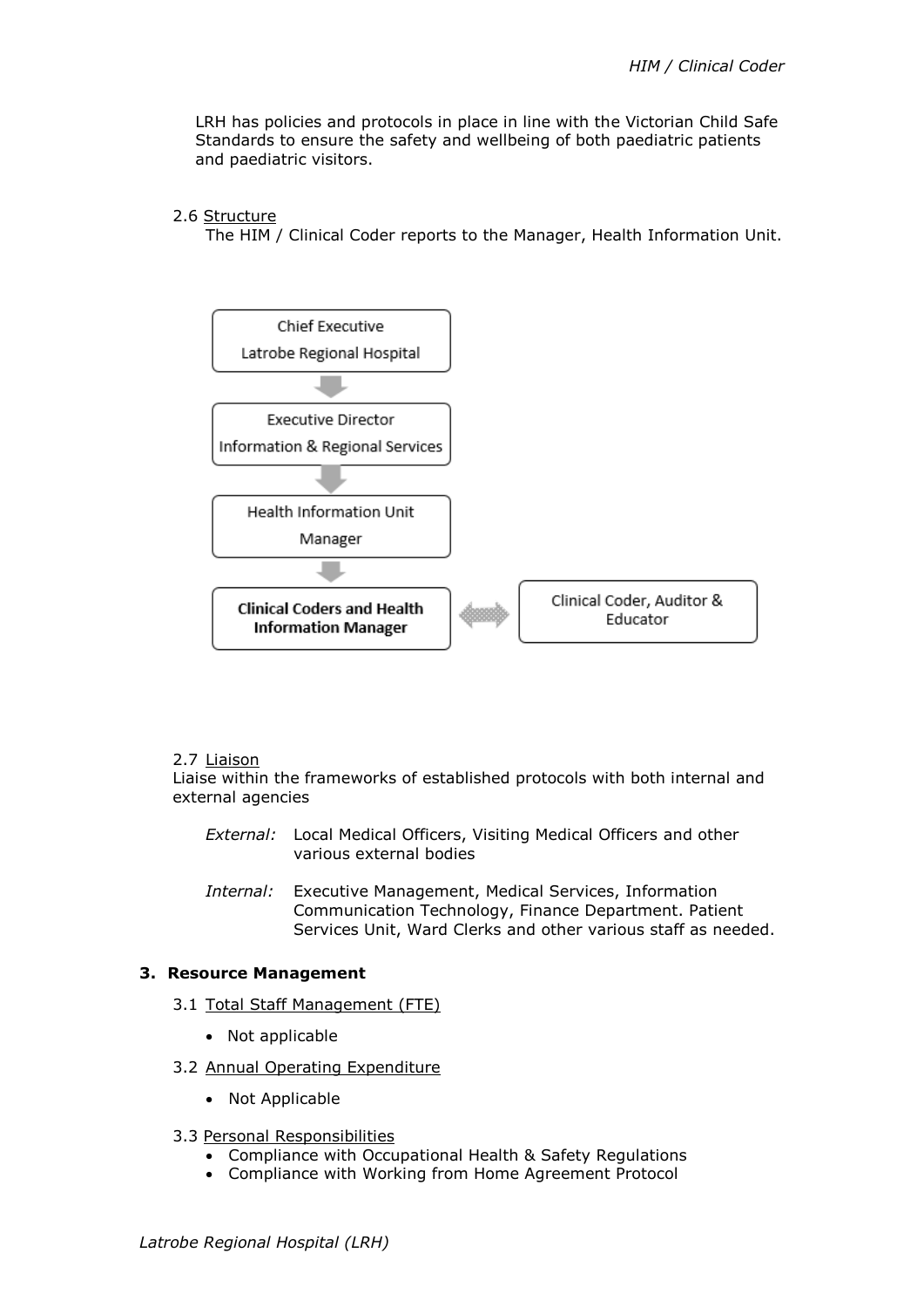- Compliance with Remote Coding Protocol
- Compliance with legislative requirements
- To complete mandatory training annually
- To participate in annual performance appraisal
- Support the delivery of high quality and safe patient care
- Awareness and engagement in continuous improvement initiatives

## **4. Qualifications/Experience**

#### 4.1 Mandatory

- Successful completion of a recognised Clinical Coding Course (HIMAA or equivalent)
- Current knowledge, experience ICD-10-AM coding
- Comprehensive knowledge of clinical coding systems
- Skills in interpretation and analysis of clinical data
- Demonstrated sound time management and organisation skills with the ability to meet tight deadlines within defined resources ensuring targets are met
- Demonstrate capacity to work independently and collaboratively as a part of a high performing team with the ability to motivate and coordinate staff.
- Highly competent computer skills utilising varied and appropriate software programs (e.g. word processing, data management systems and spreadsheets)
- Demonstrated experience, competency and extensive recent clinical coding experience using ICD-10-AM & ACHI with a thorough understanding of the Australian Coding Standards and a understanding of casemix, DRGs and Activity Based Management models and their application the health system.

### 4.2 Desirable

- Experience and demonstrated competency in Clinical Coding using ICD-10-AM Classification system across a broad casemix for a period of at least 2 years is essential and experience in a Hospital or health care setting is desirable
- Recent attendance at coding workshops, education updates and conferences
- Experience working with in-house software program Health smart iPM and AllScripts Sunrise Electronic Medical Record

## **5. Key Selection Criteria**

- 5.1 Key Competencies
	- Respect for confidentiality
	- Well-developed organisational skills
	- Excellent computer skills
	- Attention to detail and production of accurate work
	- Ability to work well in an environment of conflicting demands
	- Demonstrates ability to organise and prioritise daily tasks and meet deadlines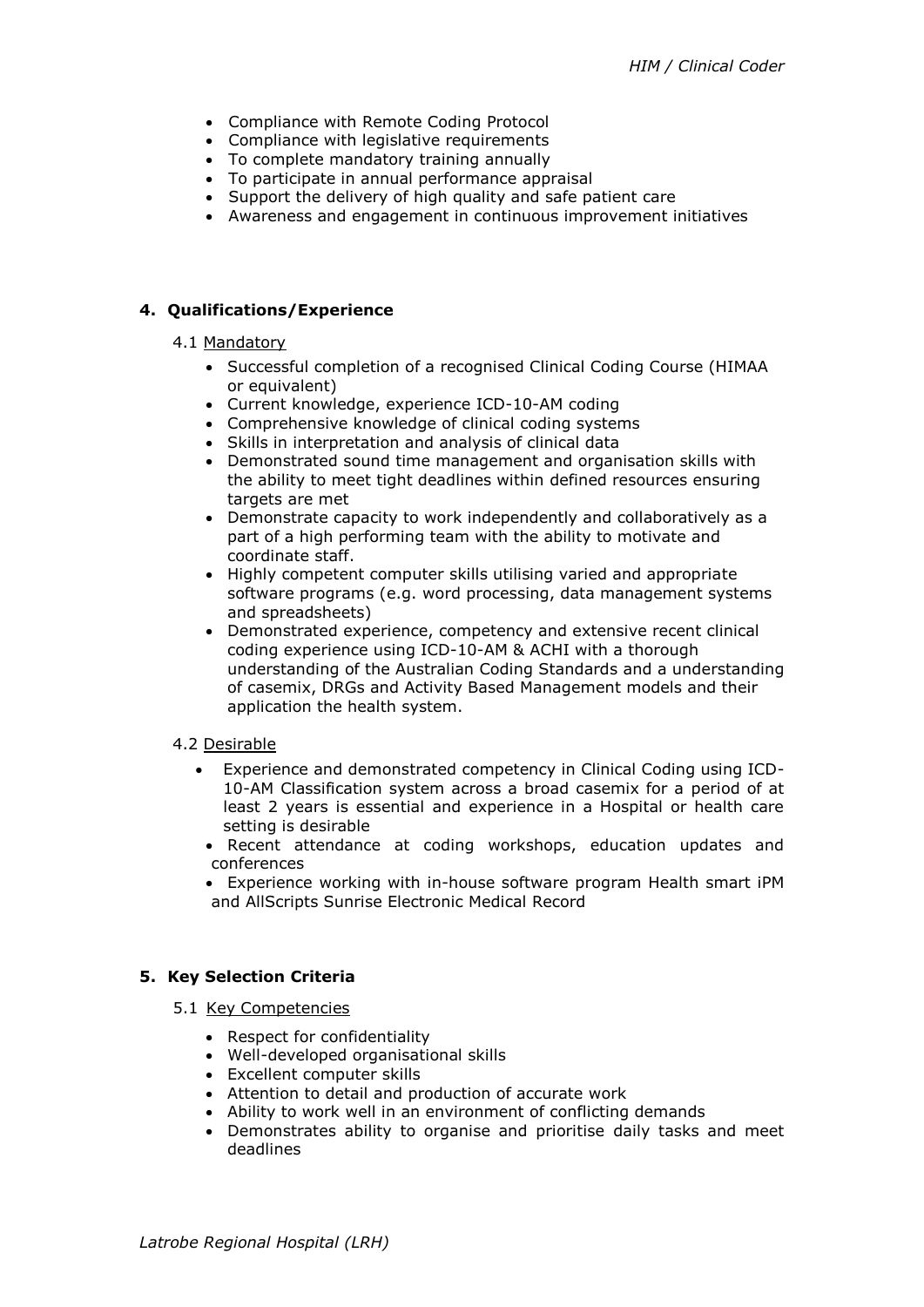- Demonstrated ability with ICD 10 AM coding standards and Department of Health guidelines
- Strong commitment to customer service

### 5.2 Personal Attributes

- Excellent communication and interpersonal skills (written and verbal)
- High standard of personal presentation, including a professional disposition and diplomatic approach
- Ability to work well under pressure
- Flexible and adaptable.
- Ability to work and participate well within a team
- Willingness to learn new techniques and practices
- Motivated to continual improvement

### **6. Other Attributes Required**

• Not Applicable

## **7. Duties/Responsibilities**

7.1 Maintain patient/client and staff confidentiality

- 7.2 Contribute and assist with the Clinical Coding of records to meet National Centre in Classification of Health (NCCH) and NSQHS (standard 1)
- 7.3 Follow Latrobe Regional Hospital Remote Coding Guidelines

### *Activities include:*

- Read, analyse and extract relevant information from patient episodes in accordance with ICD 10 AM Australian modification coding guidelines to ensure quality coding
- Ensure the accurate and comprehensive entry of coded information into the hospital's Patient Management System
- Adhere to clinical coding time deadlines set by the Department of Health and Human Services
- Complete coding in accordance with internal Key performance indicators (KPIs).
- Interact with Health Information Managers, Unit Managers and Clinicians to implement appropriate strategies to improve coding
- Participate in quality review activities and coding audits
- Participate in ongoing development and training programs
- Contribute to the editing and verification processes in the preparation of coded data for submission to the DoH and DHS
- Complete registrations and notifications of cancer to the Victorian Cancer Registry
- Keep abreast of current updates to clinical coding standards through selfeducation and attendance at professional development workshops and/or conferences.

### *Measures include:*

- The designated LRH clinical coding process is adhered to
- DHS and internal time deadlines are fully met 100% of occasions
- Coding practices are implemented and evaluated as per NCCH standards via DHS audits
- Audits indicate compliance with DHS coding guidelines using DHS benchmarks
- Internal audits to ensure high level of coding quality